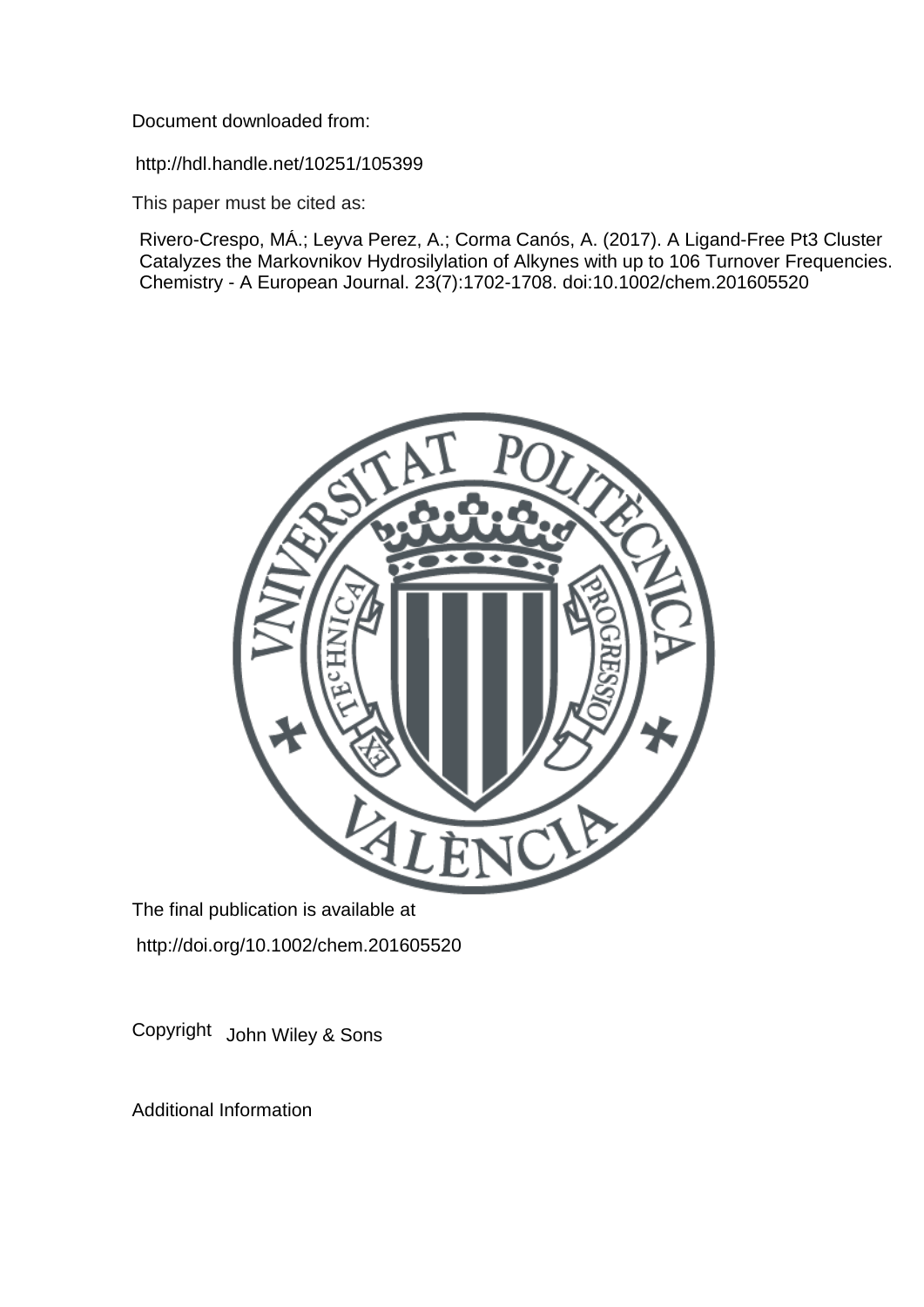# A Ligand–Free Pt<sub>3</sub> Cluster Catalyses the Markovnikov **Hydrosilylation of Alkynes with up to 10<sup>6</sup> Turnover Frequencies**

Miguel A. Rivero–Crespo,<sup>[a]</sup> Antonio Leyva–Pérez<sup>\*[a]</sup> and Avelino Corma.<sup>\*[a]</sup>

**Abstract:** The Pt–catalysed hydrosilylation of alkynes is the procedure of choice to obtain vinylsilanes, and this is claimed to be the most relevant application of Pt in organic synthesis. More than half a century after its discovery, only β–vinylsilanes (anti– Markovnikov addition) are obtained with simple Pt catalysts, while  $\alpha$ –vinylsilanes (Markovnikov addition) remain elusive compounds. Here we report that  $Pt_3$  clusters, in part–per–million (ppm) amounts, catalyse the Markovnikov hydrosilylation of terminal alkynes to give a wide variety of  $\alpha$ -vinylsilanes in reasonable isolated yields and with turnover frequencies that can reach up to one million per hour. We also show that these  $\alpha$ –vinylsilanes are reactive in well– stablished C–C bond forming reactions, in cascade, where the corresponding β–isomers are not. Besides efficient and synthetically useful, this catalytic system is an excellent example of how the atom–by–atom aggregation of a catalytic metal leads to a different selectivity for a given reaction

# **Introduction**

Alkenyl- or vinylsilanes are useful intermediates in organic chemistry due to their unique reactivity, which includes very important transformations such as Hiyama C–C couplings.<sup>[1]</sup> Friedel-Crafts reactions.<sup>[2]</sup> Diels-Alder transformation as dienophiles.<sup>[3]</sup> reduction of the double bond.<sup>[4]</sup> Heck couplings.<sup>[5]</sup> etc. to give a wide variety of chemical funcionalities and structures. Alkenylsilanes are ideally obtained by hydrosilylation of alkynes, since this is the simplest transformation from the point of view of atom economy. Figure 1 shows the three possible products one can obtain during the hydrosilylation of terminal alkynes: β–(*E*)–vinylsilane (the most thermodynamically stable), β–(*Z*)–vinylsilane, and α–vinylsilane.<sup>[6]</sup> Extensive research have been carried out to obtain and functionalize the β–products (anti–Markovnikov addition) which can be formed in high yield and selectivity with ppm amounts of Pt catalysts, and with other metal catalysts including, among others,  $Ir, [7]$  Ru,  $[8]$ Rh<sup>[8a, 9]</sup> and Co<sup>[9e, 10]</sup> In contrast, α-vinylsilanes (Markovnikov addition) are only accessible by a few methods so far, involving  $Ru^{[3, 11]}$  Cu,<sup>[12]</sup> Rh<sup>[13]</sup> and Co complexes<sup>[14]</sup> as catalysts in ~1 mol% amounts and the development of methodologies to access them in a simple and cheap way would open the door to the preparation of new compounds and to simplify existing synthetic procedures for other molecules.

[a] M. A. Rivero–Crespo, Dr. A. Leyva–Pérez, Prof. A. Corma Instituto de Tecnología Química. Universitat Politècnica de València–Consejo Superior de Investigaciones Científicas. Avda. de los Naranjos s/n, 46022, Valencia, Spain. E-mail: acorma@itq.upv.es, anleyva@itq.upv.es

Supporting information for this article including experimental procedures, additional figures, and compound characterization with NMR copies, is given via a link at the end of the document.



**Figure 1.** Possible products in the hydrosilylation of terminal alkynes.

It has been observed that unexpected amounts of α– vinylsilanes can be obtained when working at low concentrations of Pt–complex solutions and at temperatures >80 ºC, regardless of the steric factors in the alkyne or silane.<sup>[15]</sup> These results were not discussed since the objective of that work was to evaluate the effect of a new ligand on the transformation. However, this result made us to think that different Pt species are formed when working under diluted and heating conditions, and that some of these Pt species could be more active for the α–isomer than others. If this was so, the speciation of the Pt catalyst during the hydrosilylation of alkynes should allow improving the Markovnikov selectivity.

Catalysis by metallic clusters is a quite recent field of research that has attracted the attention from the chemical community during the past decade.<sup>[16]</sup> It has been reported that clusters can be significantly more active than conventional catalyst in a number of transformations presenting higher TON and TOF than metal salts and complexes.<sup>[16c]</sup> Indeed, clusters are often formed from these compounds *in-situ* under reaction conditions.[16c, 16e, 16h] The increased reactivity can be explained for their molecular-like electronic states that interact with the orbitals of organic molecules allowing the transformation to proceed faster. While increased activity is an accepted feature of cluster catalysts, studies have been mostly done on straightforward reactions with only one possible product. However, to our knowledge, the effect of cluster catalysts on the selectivity of more complex reactions with different possible isomers as products has not been studied yet. For these reasons we chose hydrosilylation of alkynes as a model reaction to evaluate the effect that clusters can have on the selectivity of organic reactions.

Here, we report that ppm of simple Pt compounds catalyse the chemo– and regioselective Markovnikov hydrosilylation of alkynes in good yields and with a broad scope, when  $Pt<sub>3</sub>$ clusters are generated. Turnover frequencies approach 1 million per hour for some substrates, and the new  $\alpha$ -vinylsilanes give access to undeveloped carbon–carbon bond forming reactions such as the coupling of vinylsilanes to carbonyls to give protected allyl alcohols, or to ring–closing alkene metatheses to give cyclic alkenyl silanes, in clear contrast to β–vinylsilanes.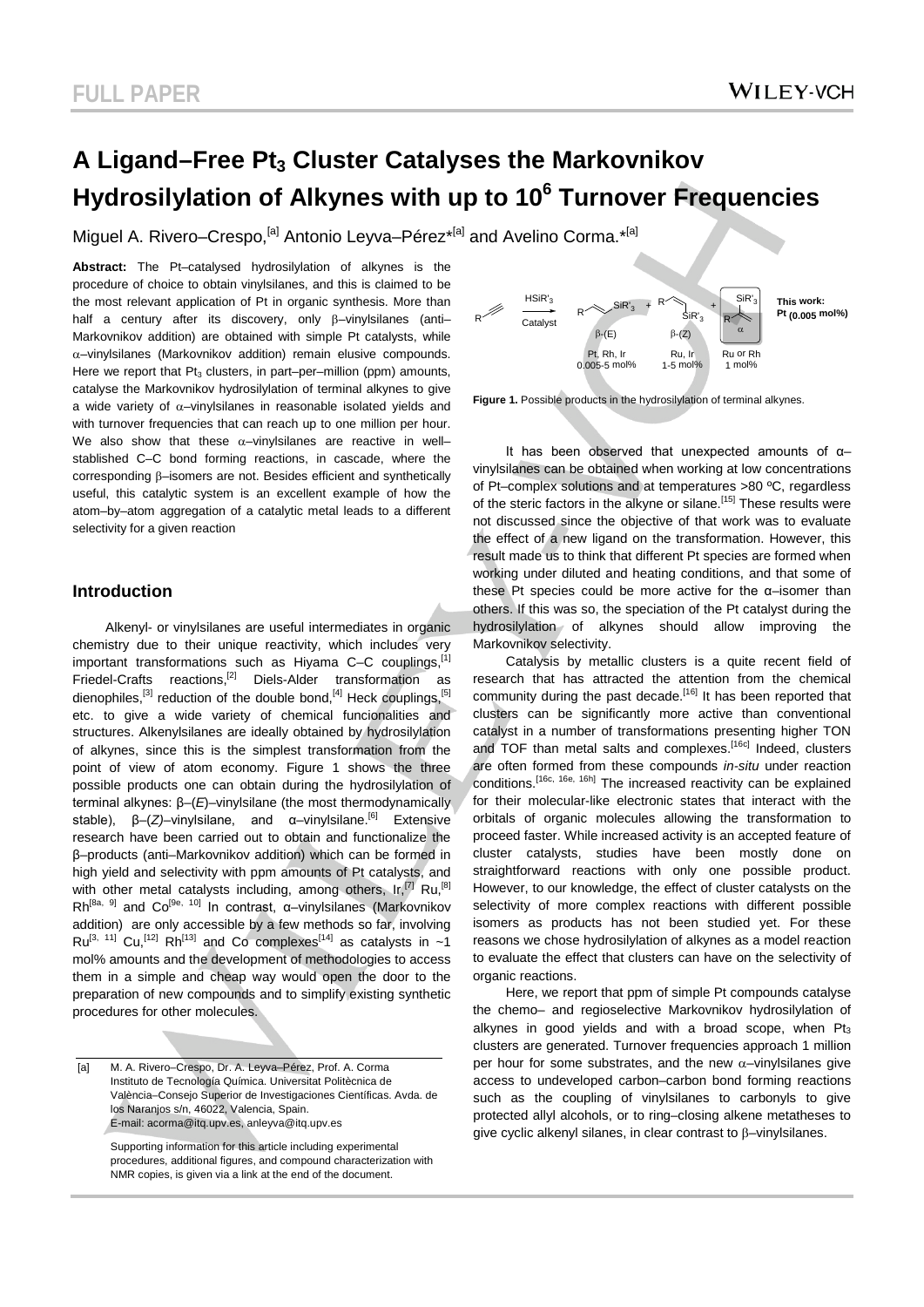# **Results and Discussion**

#### **Markovnikov hydrosilylation of alkynes**

Table 1 shows the results obtained for the hydrosilylation of phenylacetylene with different silanes in the presence of 0.005 mol% (50 ppm) of some representative Pt compounds as catalysts. An increase of the temperature from 25 to 110 ºC produces a significant change in the selectivity of the reaction, from the β to a isomer, to give the corresponding geminal 1,1– vinylsilane in >65% yield regardless of the solvent (entries 1–6, a complete screening of solvents can be found in the Supplementary Information, Figure S1), silane (entries 7–8) or Pt catalyst (entries 9–11). Similar results were found with 1– octyne as the alkyne (Figure S2). Among all the solvents tested, cyclohexanone was the best one in terms of both activity and selectivity to the Markovnikov hydrosilylation, however it was not used in further experiments since toluene and 1,4-dioxane gave fairly similar results being much cheaper and purification far easier. The only tested solvent where the  $\alpha$  isomer is not formed preferentially under heating is *N,N*–dimethylformamide (DMF, entry 12). Considering that DMF is a well–known reducing agent for Pt to give nanoparticles,  $[17]$  it could very well occur that Pt nanoparticles does not catalyse the Markovnikov hydrosilylation. Indeed, preformed Pt nanoparticles supported on carbon (Pt/C, entry 13) poorly catalyze the reaction when toluene was used as a solvent, and products are only formed after a long induction period (more than 2 hours) indicating that the  $\alpha$  isomer does not form with Pt nanoparticles. Likely Pt species detached from nanoparticles are the real catalysts for the little activity shown under these conditions. This correlates well with the observation that Pt nanoparticles are generally formed during classical Ptcatalysed hydrosylilation reaction conditions, where only the β isomer is formed.<sup>[18]</sup>

#### **Active species elucidation**

Given that selectivity to Markovnikov hydrosilylation is constant under similar conditions for Pt compounds with different aggregation and oxidation state (Table 1, entries 4, 9-11, 13 and Figure S2) being the only difference the induction period after which reaction started, we hypothesized that Pt species evolved to form *in-situ* in the reaction media the real catalyst responsible for the observed selectivity. Analysis by electrospray ionization/mass spectrometry with a quadrupole time–of–flight analyzer (ESI–QTOF) of the hydrosilylation reaction in a solution of 50 ppm of Karstedt´s catalyst (Pt(0)–1,3–divinyl–1,1,3,3– tetramethyldisiloxane) in toluene or 1,4–dioxane at 110 ºC (Figure S3) detected the presence of small Pt clusters of 3–4 atoms ( $Pt_{3-4}$ ) during reaction, together with minor amounts of  $Pt_2$ clusters. The atomicity for each cluster is unequivocally assigned with the isotopic pattern for Pt. According to the jellium model, these  $Pt_{3-4}$  clusters should, unlike nanoparticles, absorb and emit (fluorescence) in UV–vis between 300–360 nm.<sup>[19]</sup> Indeed, UV–visible absorption spectroscopy (UV–Vis)

measurements during reaction at 110 °C, when the  $\alpha$ -isomer is formed (Figure S4),



**Table 1.** Screening of reaction conditions for the hydrosilylation of phenylacetylene (0.5 mmol) with trialkylsilane (0.6 mmol) in 1 ml of solvent. Yield to β–*(Z)* product was <1% unless otherwise specified. Percentages indicate GC yields using dodecane as internal standard.

| Entry          | Pt                            | R <sub>3</sub>     | <b>Solvent</b> | T    | t   | $\beta^{[a]}$ | α   |
|----------------|-------------------------------|--------------------|----------------|------|-----|---------------|-----|
|                | catalyst                      |                    |                | (°C) | (h) | $(\%)$        | (%) |
| $1^{[D]}$      | Kardstedt                     | Et <sub>3</sub>    | toluene        | 25   | 1   | 76            | 15  |
| $\overline{2}$ | Kardstedt                     | Et <sub>3</sub>    | toluene        | 60   | 17  | 43            | 5   |
| 3              | Kardstedt                     | Et <sub>3</sub>    | toluene        | 80   | 7   | 17            | 47  |
| 4              | Kardstedt                     | Et <sub>3</sub>    | toluene        | 110  | 0.5 | 26            | 72  |
| 5              | Kardstedt                     | Et <sub>3</sub>    | 1,4-dioxane    | 110  | 0.7 | 21            | 78  |
| 6              | Kardstedt                     | Et <sub>3</sub>    | c-hexanone     | 110  | 0.3 | 18            | 81  |
| 7              | Kardstedt                     | Me <sub>2</sub> Ph | toluene        | 110  | 1   | 24            | 66  |
| 8              | Kardstedt                     | Me <sub>2</sub> Bn | toluene        | 110  | 5   | 26            | 73  |
| $9^{[c]}$      | Pt/SiO <sub>2</sub>           | Et <sub>3</sub>    | toluene        | 110  | 1   | 25            | 73  |
| 10             | $H_2PtCl_6$                   | Et <sub>3</sub>    | toluene        | 110  | 6   | 25            | 74  |
| $11^{[d]}$     | P <sub>1</sub> O <sub>2</sub> | Et <sub>3</sub>    | toluene        | 110  | 0.7 | 25            | 74  |
| 12             | Kardstedt                     | Et <sub>3</sub>    | <b>DMF</b>     | 110  | 17  | 5             | 8   |
| $13^{[e]}$     | Pt/C                          | Et <sub>3</sub>    | toluene        | 110  | 24  | 16            | 25  |

[a] *E* isomer. [b] 0.5 mol% Pt, 6% β–(*Z*). [c] Pt/SiO2 1 wt%. [d] 0.05 mol% Pt. [e] Pt/C 10 wt% was used, 2 h induction time., Et = ethyl, Me = methyl, Ph = phenyl, Bn = benzyl, Kardsted = Platinum(0)-1,3-divinyl-1,1,3,3tetramethyldisiloxane, *c*-hexanone = cyclohexanone, DMF = N,N-dimethyl formamide.

show the appearance of new bands at ~300 nm, and the fluorescence spectrum in Figure 2 confirmed the expected emission band for Pt<sub>3–4</sub> (~360 nm) when the  $\alpha$  product is predominant. In contrast, only the plasmonic band of Pt nanoparticles was observed when working under β–favored reaction conditions, i.e. reaction temperatures <70 ºC, without any absorption or emission band corresponding to sub– nanometric clusters. These results strongly support the formation of  $Pt_{3-4}$  clusters during the hydrosilylation reaction at 110 ºC with 0.005 mol% of Karstedt´s catalyst, without nanoparticle formation, in good agreement with the reported decomposition of some Pt complexes to  $Pt_{3-4}$  clusters in refluxing benzene or acetone, and point out that Pt clusters could be the active species for formation of the  $\alpha$  isomer.<sup>[20]</sup> Zeta potential measurements (Figure S5) at 110 ºC showed a value of -3 mV for the new Pt cluster species, much higher than for Pt nanoparticles (from -20 to -50 m $V^{[21]}$ ), which would support the presence of quasi–neutral Pt clusters.

To confirm that the  $Pt_3$  clusters, and no other Pt species, are catalytically active for the formation of  $\alpha$ -vinylsilanes. Pt<sub>3</sub> clusters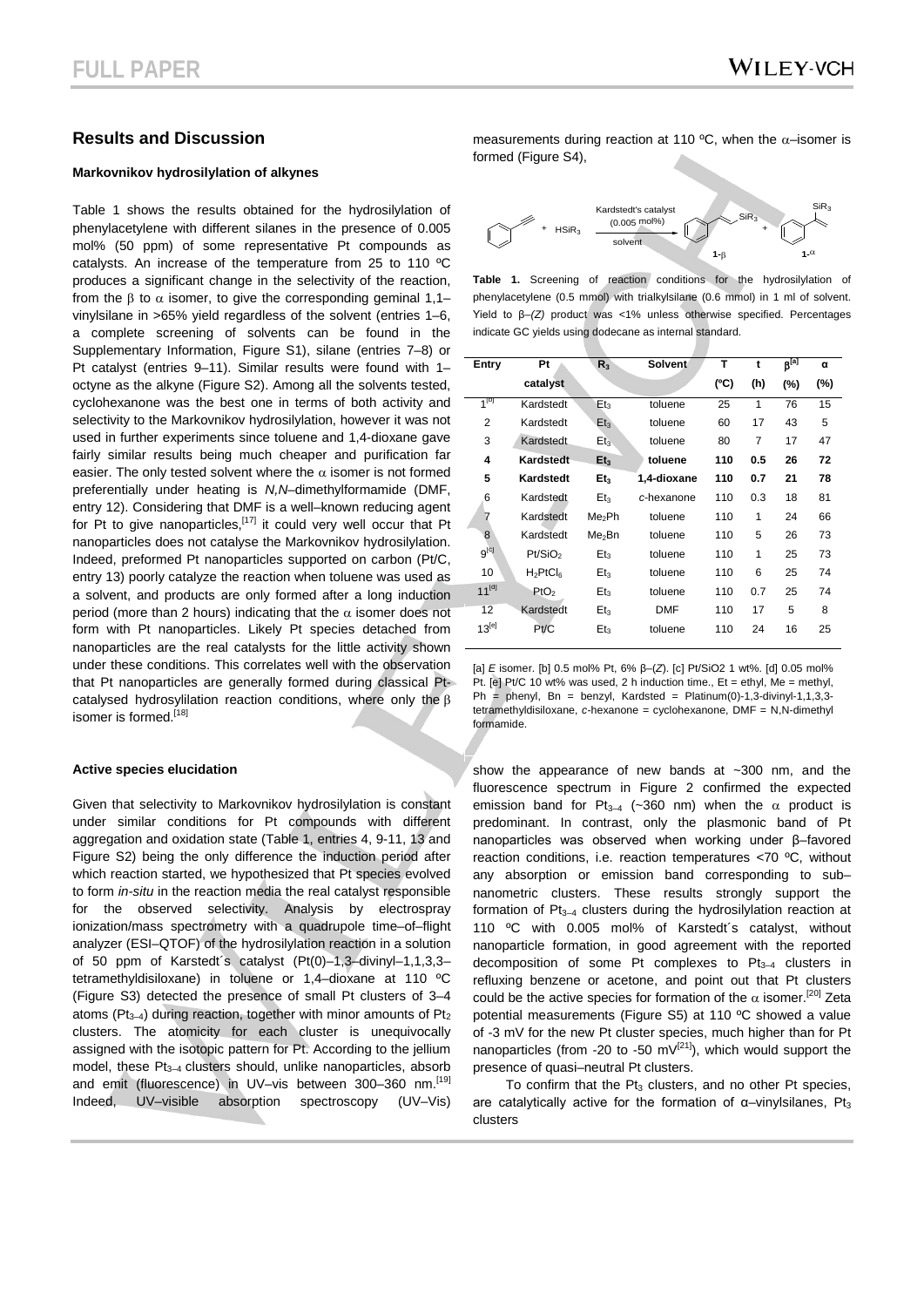were synthesized in the form of Chini clusters, including:  $[Net_4]_2[Pt_3(CO)_6]_3$ ,<sup>[19]</sup> Na<sub>2</sub> $[Pt_3(CO)_6]_5^{[22]}$  and Na<sub>2</sub> $[Pt_3(CO)_6]_{10}$ .<sup>[19]</sup> These clusters have a layered structure that only exposes the two ending  $Pt<sub>3</sub>$  units to the reactants, where the CO ligands can



**Figure 2.** Fluorescence emission spectra (excitation at 250 nm) of the reaction mixture (0.5 mmol of 1–octyne, 0.6 mmol of HSiEt $_3$  in 1 ml of 1.4–dioxane) catalysed by 0.005 mol% of Kardstedt's catalyst in α-favored (at 110 °C) or Bfavored reaction conditions (60 ºC). Blank experiment is performed with no reagents

exchange with alkynes in <1 min in solution (Figure S6).<sup>[23]</sup> When the reaction of 1–octyne with triethylsilane was carried out with the different Chini clusters under anti–Markovnikov reaction conditions (25 ºC, 0.1 mol% of Pt, >95% of β– vinylsilane with Pt salts and complexes) the  $\alpha$ - vinylsilane was the major product without any induction time observed and also when the reaction was carried out under Markovnikov reaction conditions (110 °C, <100 ppm Pt) (Figure S7), in clear contrast with the Karstedt´s catalyst that start to show induction period when concentration is lower than 50 ppm. UV–vis measurements confirmed that the Chini clusters are not decomposed during reaction (Figure S8). Indeed, clusters are stable enough to be active for the reaction using DMF as solvent as was demonstrated by using preformed  $Na<sub>2</sub>[Pt<sub>3</sub>(CO)<sub>6</sub>$ <sub>5</sub> clusters (0.005 mol% Pt) to obtain preferentially the  $\alpha$  isomer for both 1-octyne and phenylacetylene at 110 °C. While Kardstedt's catalyst aggregates in DMF and therefore is not active for hydrosilylation (Table 1, entry 12), with preformed Pt clusters further aggregation to nanoparticles is prevented and the selectivity for the hydrosilylation is equal to that of the clusters formed in-situ from Kardstedt's catalyst. The initial hydrosilylation rate of the different Chini clusters plotted vs. the number of exposed layers shows a direct correlation between catalytic activity and Pt<sub>3</sub> exposed, and also nicely extrapolates the value for free  $Pt_{3-4}$  clusters formed from the Karstedt's catalyst (Figure 3). Notice that the experimental value found for the in–situ generated free  $Pt_{3-4}$  clusters is ~20% lower than predicted if one assumes a quantitative formation of clusters. However, this deviation correlates well with the minor amounts of β–selective Pt catalyst present in the mixture under reaction

conditions, according to β–vinylsilane yields (~20%). An alternative scenario would involve that the  $\alpha$ -selectivity of the  $Pt<sub>3</sub>$  species is not complete and that the observed selectivity is just an average of the selectivity for each Pt species present, within their respective



**Figure 3.** Rate of formation of the α-alkenylsilane of 1-octyne with triethylsilane, catalyzed by  $[Pt_3(CO)_6]_n^2$  clusters (0.005 mol% of Pt). Rate values are average of three measurements. Error bars account for 5% uncertainty.

levels of speciation. In any case, we can conclude that  $Pt<sub>3</sub>$ clusters are very active catalysts for the Markovnikov hydrosilylation of terminal alkynes, and that these  $Pi_3$  clusters can be introduced by working with  $[NEt_4]_2[Pt_3(CO)_6]_3$ ,  $Na<sub>2</sub>[Pt<sub>3</sub>(CO)<sub>6</sub>]<sub>5</sub>$  and  $Na<sub>2</sub>[Pt<sub>3</sub>(CO)<sub>6</sub>]<sub>10</sub>$ . An example of the exceptional activity of the clusters is the TOF 1.0  $10^6$  h<sup>-1</sup> for the hydrosilylation of 1-octyne with 4 equivalents of triehtylsilane.

#### **Scope of the Markovnikov hydrosilylation**

Figure 4 shows that a wide diversity of  $\alpha$ -vinylsilanes in reasonable isolated yields are obtained when using 0.005 mol% (50 ppm) of the Kardstedt's catalyst under optimized reaction conditions, in up to 5–gram scale (product 1). The Pt<sub>3</sub>–catalysed reaction has tolerance to many functional groups including halides (products **2**, **7**, **10**, **16**, **21**, **30**), aldehydes (product **3**), ethers (products **5**, **9**, **13–14**, **24–25**), amines (products **6**, **12**), esters (product **19**), alcohols (product **20**) and, remarkably, alkenes (products **28–30**, **33**). Aromatic alkynes give better yields than aliphatic alkynes, and *ortho*–substituted alkynes are particularly selective (compare products **4–5** with **8–9**). Silanes bearing either aliphatic, aromatic, alkoxy or hydride functionalities are all reactive, and disilanes and bis–alkynes also work well (products **31–34**). The selective formation of vinylsilane **30** illustrates the generality of the method shown here and its potential use in advanced intermediates for synthesis (see Figure S9 for the preparation of the starting alkyne in 7 steps and the structure of a related natural product), [24] since the bromide and the alkene functionalities are both preserved during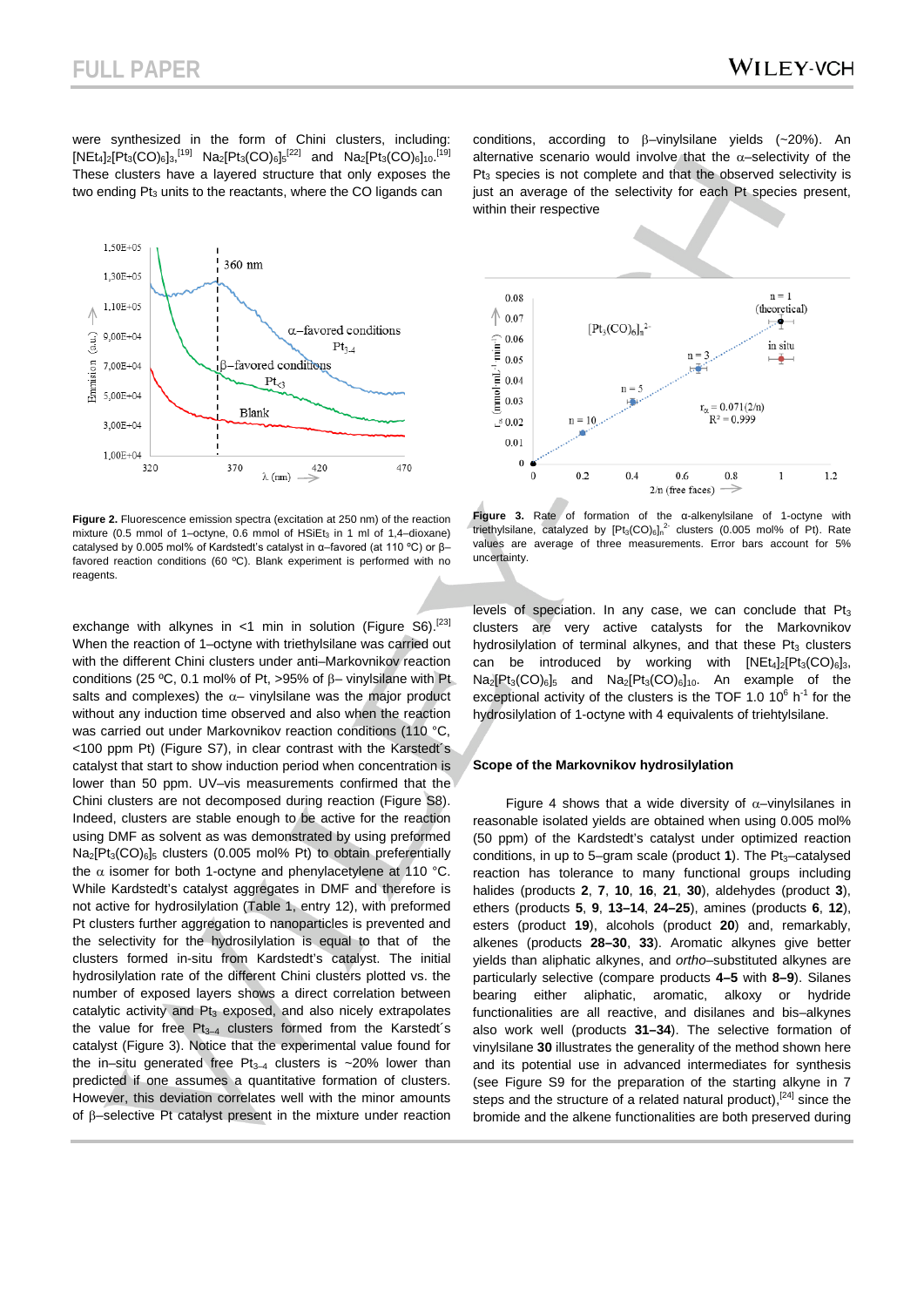the Pt<sub>3</sub>-catalysed hydrosylilation reaction. Taking into account that pharmaceutical companies are starting to focus their attention on Si functionalized drugs which, in some cases, give better activity and lower side effects than traditional drugs,  $[25]$  the procedure shown here can help organic chemists in Pharma to prepare new biologically active compounds. Moreover, with the procedure



**Figure 4.** Scope for the hydrosilylation of terminal alkynes with different silanes with 0.005 mol% (50 ppm) of Kardstedt's catalyst (with respect to the alkyne) at 110 °C in toluene (0.5 M). GC yields, isolated yields of  $\alpha$  isomer between parenthesis, a/β ratio of the mixture, before isolation and calculated by GC-MS and <sup>1</sup>H-NMR, between brackets. [a] 5-gram scale. [b] NMR yield. [c] Ratio  $(αα)/(αβ)/(ββ) = 43/47/10$ .

presented here, the synthesis of  $\alpha$ -vinylsilanes with industrial interest that are hardly accessible by other synthetic methodologies it is now possible. For instance, the  $\alpha$  isomers of polymer for advanced electronics (divinylsilanes **31** and **32**). Compared to the methods reported so far for the Markovnikov hydrosilylation of terminal alkynes,<sup>[3,9-12]</sup> the ligand–free Pt<sub>3</sub> cluster catalyst is more efficient and readily amenable for scaling–up.



**Figure 5.** Possible pathways for hydrosilylation of alkynes to obtain the β-(left) and α-alkenylsilanes (right) through both Chalk-Harrod and modified Chalk-Harrod mechanism.

#### **Origin of the Markovnikov selectivity in Pt<sub>3</sub> clusters**

Considering the reactivity trends of the  $Pt_3$  clusters presented in Figure 4 we can discuss about the origin of the inverse selectivity towards the hydrosilylation with respect to the traditional Pt compounds. Chalk-Harrod and modified Chalk-Harrod mechanism is presented in Figure 5 and is the most accepted mechanism for hydrosilylation of alkynes and alkenes catalyzed by Pt.<sup>[6b, 26]</sup> Based on this mechanism, the key step that determines the regioselectivity of the reaction is the migratory insertion, which proceeds through hydro-platination for the former and silyl-platination for the latter. If we take the alkynes 2- and 4-ethynyltoluene (Figure 4, compounds **4** and **8**) that have the same electronical properties and considering that chelating effect cannot occur as in compound **9**, their only difference is the sterical bulkiness. Markovnikov selectivity is considerably higher for the hindered ortho-substituted phenylacetylene (α/β 9.7 for compound **8** vs 4.2 for compound **4**) this can be explained if hydrosilylation goes through silylplatination (i.e. modified Chalk-Harrod mechanism) because hydroplatination would be completely for bulkier reagents. Therefore, the origin of the inverse selectivity of the cluster catalyst would arise from its bulkiness with respect to the Pt single atom. However, Markovnikov selectivity of arenes with respect to alkenes with similar sterical bukiness is higher (Figure 4, compounds **1** and **26**) so an electronic effect must play also a role in the reaction selectivity. Further mechanistic studies will be carried out to get a deep understanding on how Markovnikov hydrosilylation of alkynes work.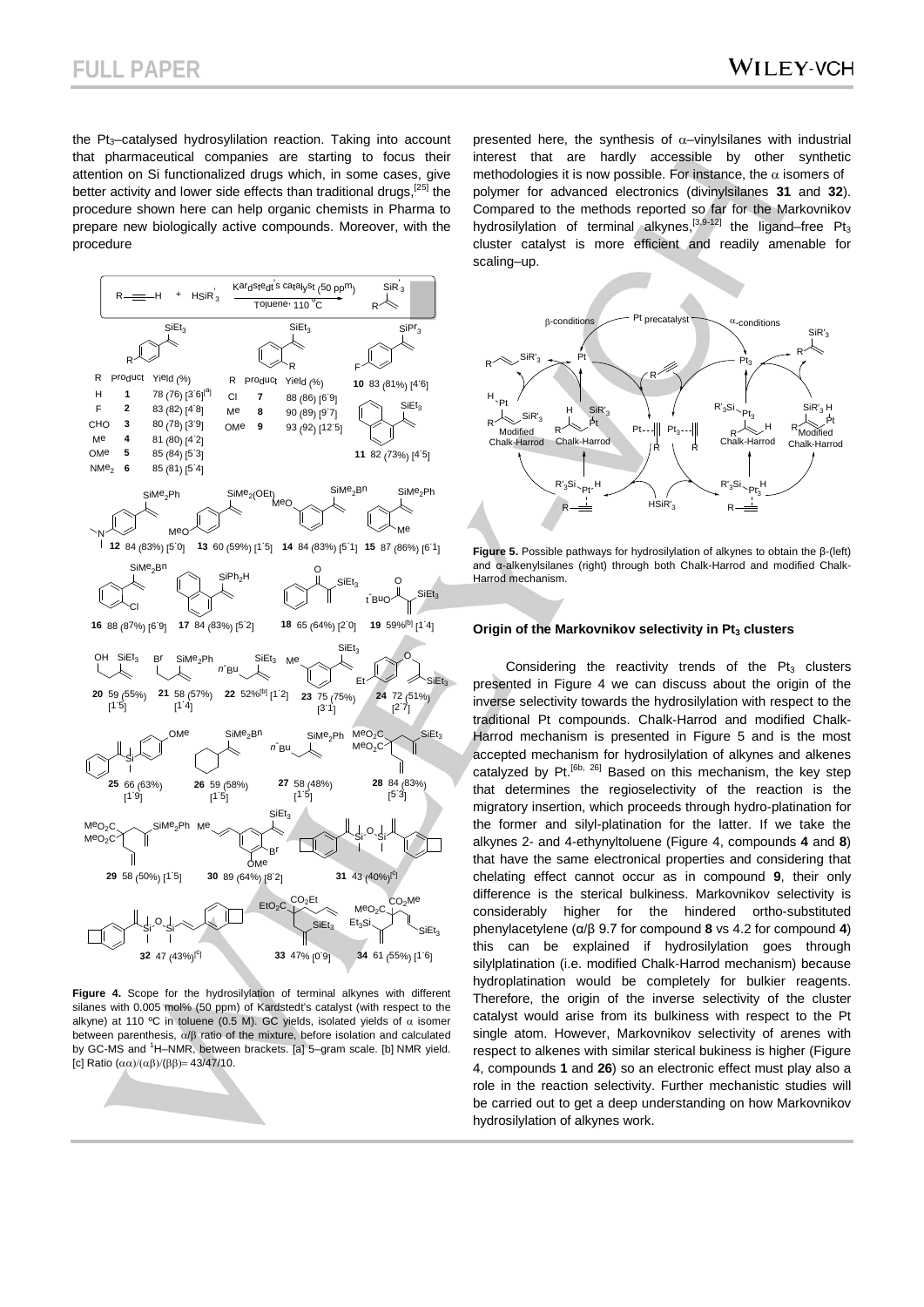#### **One-pot hydrosilylation and subsequent reactions**

The difficulties to synthesize α–vinylsilanes translates into few uses of these compounds in organic synthesis and, therefore, their potential applications can be further exploited.<sup>[27]</sup> However, Figure 6 shows that α–vinylsilanes perform well in a variety of representative organic reactions,



**Figure 6.** Different reactions with α–vinylsilanes. Isolated yields. [a] GC yields.

including nucleophilic additions, and oxidation and metathesis reactions, where the corresponding β–(*E*)–vinylsilanes show a dramatically different reactivity. For instance,  $\alpha$ triethylphenylsilane **1** reacts in an unexpected regioselective manner during Friedel–Crafts type additions to aldehydes (products **35**[28] and **40**), alcohols (product **37**) or acyl chlorides (product **38**), to give stereodefined alkenes otherwise difficult to prepare,<sup>[29]</sup> in reasonable yields and with 100% atom economy in some cases, as confirmed by later desilylation reactions (product **36**). In contrast, β–(*E*)–triethylphenylsilane does not react at all under the conditions tested.<sup>[30]</sup>

Notice that the reactions are carried out directly from the alkyne and silane without purifying the intermediate  $\alpha$ –

vinylsilane. This one–pot strategy can be implemented by the small amount of Pt catalyst employed during the Markovnikov hydrosylilation and by the tolerance of the catalytic system to a wide range of solvents. For instance, benzofurane **41** was obtained in one–pot in 52% yield after three consecutive reactions, with a different catalyst required for each reaction: 1) Pt<sub>3</sub>-catalysed hydrosylilation reaction, 2) phospazene-catalysed nucleophilic addition, and 3) Cu–catalysed intramolecular Ullmann–type coupling.

The different reactivity of  $\alpha$ -vinylsilanes respect to the corresponding β–isomers is clearly seen in the classical Tamao– Fleming oxidation reaction,[31] which transforms β–vinylsilanes to the corresponding ketones at room temperature, but not  $\alpha$ vinylsilanes. For instance, a–vinylsilane **1** only forms ketone **42** under forcing conditions (110 ºC). Indeed, a consecutive one-pot hydrosilylation–Tamao oxidation at room temperature was used here to purify  $α$  from  $β$ -isomers, since only the former transform to ketones which easily separate by chromatography on silica. Vinylsilanes could in principle react in alkene metathesis and maintain the silane moiety, in contrast to their β–counterparts. Figure 6 shows that the five– and six–membered ring vinylsilanes **43** and **44+45** are obtained by one-pot intramolecular metathesis reaction of the corresponding  $\alpha$ vinylsilanes **28** and **33**, respectively, catalysed by the 2nd generation Grubbs´ complex catalyst under standard conditions. Compound **45** forms after isomerization of the terminal double bond in **33**. The synthesis of heteroatom-substituted alkenes by metathesis is a topic of interest with wide potential applications.[32]

## **Conclusions**

In summary,  $Pt_3$  clusters, either formed in–situ with <100 ppm of simple Pt compounds or added externally in the form of Chini clusters, catalyse the Markovnikov hydrosilylation of terminal alkynes to give a wide variety of new  $\alpha$ -vinylsilanes in good isolated yields. Turnover frequencies approach 1 million per hour in some cases. This work sheds light on some anomalous artifacts found in previous Pt-catalysed hydrosilylation reactions, and the reversal of selectivity using the same catalyst precursor but forming Pt<sub>3</sub> clusters instead of in situ formed Pt nanoparticles represents a paradigm shift in the understanding of this transformation.  $\alpha$ -Vinylsilanes behave as valuable intermediates for well–established C–C bond forming reactions, with a dramatically different reactivity than the β–isomers. This efficient preparation method of  $\alpha$ -vinylsilanes expands the toolkit in organic synthesis and becomes a beautiful example in which the atom–by–atom aggregation of a catalytic metal leads to a different and unprecedented selectivity.

# **Experimental Section**

Reagents were obtained from commercial sources and were used without further purification unless otherwise indicated.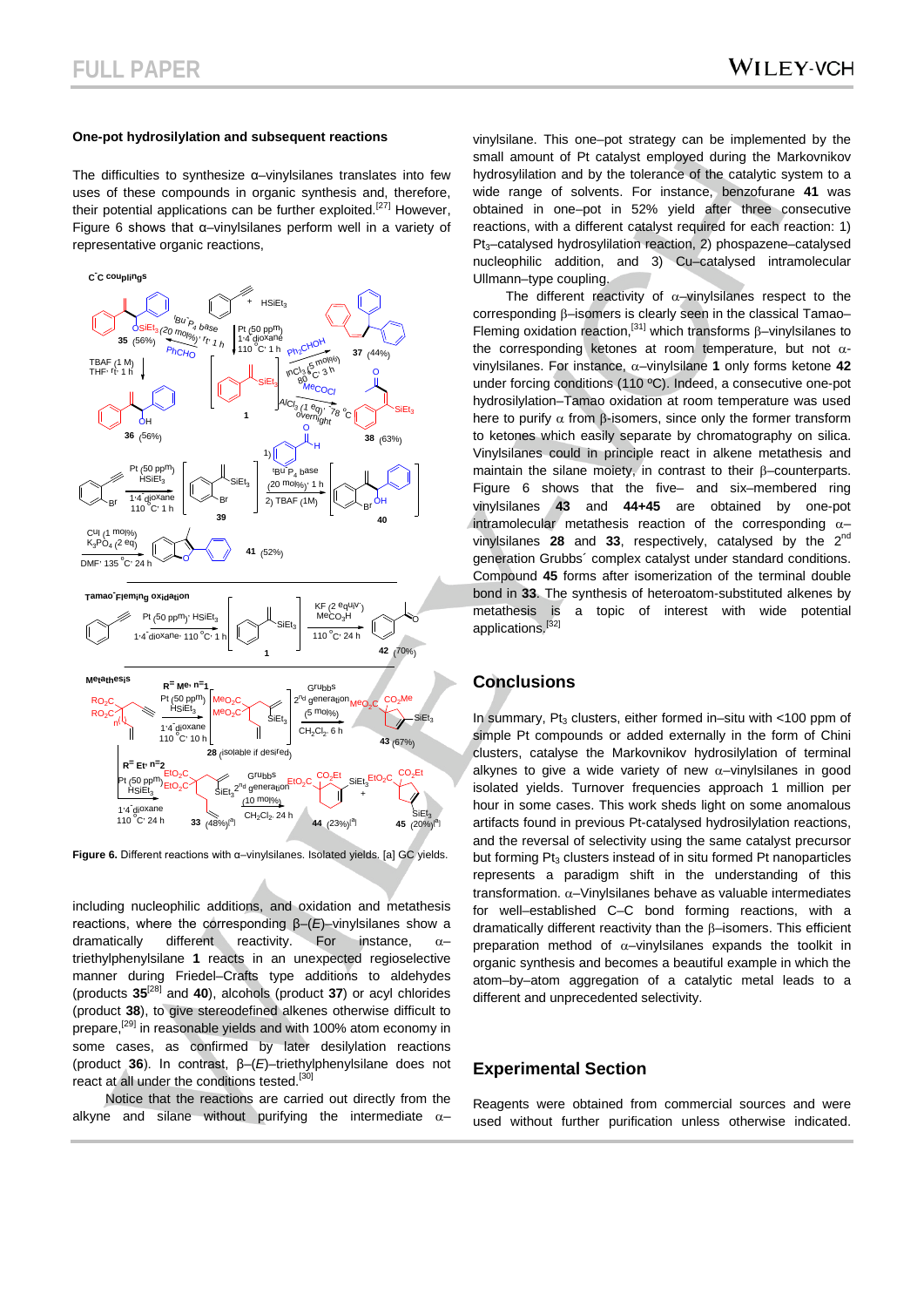Anhydrous solvents were obtained from a resin-exchanger apparatus. Reactions were performed in conventional roundbottomed flasks or sealed vials equipped with a magnetic stirrer. All the products were characterized by GC-MS, 1H-, 13C-NMR and DEPT. TLCs and flash chromatography were performed on silica and silica plates, respectively; one-pot Tamao oxidation, after the hydrosilylation, can be used to easily separate trace amounts of β-isomers. Gas chromatographic analyses were performed in an instrument equipped with a 25 m capillary column of 5% phenylmethylsilicone. GC/MS analyses were performed on a spectrometer equipped with the same column as the GC and operated under the same conditions. 1H-, 13C and DEPT were recorded in a 300 MHz instrument using CDCl<sub>3</sub> as solvent unless otherwise indicated, containing TMS as internal standard. IR spectra of the compounds were recorded with a spectrophotometer by impregnating the windows with a dichloromethane solution of the compound and leaving evaporate before analysis. HRMS were performed using the electrospray ionization technique in an UPLC (ultra-pressure) equipment.

Pt species were analyzed by UV-Vis spectroscopy (UV0811M209, Varian). Fluorescence spectra were obtained with a LP S-220B (Photon Technology International) equipped with a 75 W Xe lamp. The photophysical measurements were performed under air at room temperature in a quartz cell of 1.0 optical path length. ESI-TOF-Mass Spectrometry measurements were performed with a Shimadzu MALDI-TOF (Matrix-Assisted Laser Desorption and Ionization Time-Of-Flight) mass spectrometer, equipped with a nitrogen laser delivering 3 ns laser pulses at 337 nm using cyanohydroxycinnamic acid or dithranol as a matrix. Zeta potential measurements were carried out in a Malvern Zetasizer equipment.

#### **Typical reaction procedure for the Markovnikov hydrosilylation reaction.**

A solution of the corresponding alkyne  $(0.5 \text{ M})$ ,  $HSEt_3$   $(0.6 \text{ M})$ and dodecane (50 µl, internal standard) in toluene or 1,4dioxane (1.0 ml) was placed in a vial equipped capped with a septum and magnetically stirred in an oil bath at 110 °C for 5 minutes. Then, the corresponding amount of Pt catalyst (dissolved or not in toluene) was added to the reaction mixture and aliquots (25 µl) were taken periodically for GC analysis after diluting in dichloromethane (1.0 ml). At the end of the reaction, solvent was removed through rotary evaporation and products were purified by flash column chromatography or preparative TLC on silica.

#### **Procedures for the one–pot couplings.**

After performing the hydrosilylation reactions, the one–pot reactions were carried out as follow. Compound **35**: The hydrosilylation solution was cooled down to room temperature, 1.5 equivalents of benzaldehyde and  ${}^t$ Bu-P<sub>4</sub> base (20 mol%) were added, and the reaction was stirred for 1 h. The mixture was diluted in ethyl acetate, washed three times with ammonium

chloride concentrated solution, the organic fraction was dried over MgSO<sub>4</sub> and concentrated by rotary evaporation, and the residue was purified by silica column chromatography. This work-up, when needed, is typical for the compounds described below. Otherwise, direct silica column chromatography is performed. Compound **36**: 1 equivalent of TBAF was added to the reaction mixture with **35** and stirred for 1 h. Compound **37**: The solution was placed in a pre-heated oil bath at 80 ºC and was transferred to a vial with InCl<sub>3</sub> (5 mol%) and benzohydrol (1 equivalent) and stirred for 3 hours. Compound **38**: After hydrosilylation, the solvent was removed with rotary evaporation and dichloromethane (1 mL) was added. The resulting mixture was cooled down to -78 °C and transferred to a vial with a magnetic bar and AICI<sub>3</sub> (1 equivalent). Then the corresponding acyl chloride was added (1 equivalent) and the reaction was allowed to warm up to room temperature overnight. Compound **41**: After obtaining **39** and **40** (not isolated) the solvent was removed through rotary evaporation and the crude was transferred to a vial with CuI (1 mol%),  $K_3PO_4$  (2 equivalents) and DMF (1 mL) and heated at 135 ºC while stirring for 24 h. Compound **42**: KF (2 equivalents) and an excess of CH3CO3H were added to the hydrosilylation solution and stirred at 110 ºC for 24 h. Compounds **43**, **44** and **45**: The hydrosilylation solution was allowed to cool down to room temperature and then 2nd generation Grubbs catalyst (5 to 10 mol%) was added to the mixture and stirred from 6 to 24 hours.

# **Acknowledgements**

Financial support by MINECO (RETOS program, CTQ2014– 55178–R) and "Severo Ochoa" program is acknowledged. M. A. R.–C. thanks for a FPU scholarship.

**Keywords:** alkynes • clusters • hydrosilylation • parts–per– million • platinum

- [1] a) Y. Hatanaka, T. Hiyama, *Synlett* **1991**, 845-853; b) T. Hiyama, *J. Organomet. Chem.* **2002**, *653*, 58-61; c) L. Cornelissen, V. Cirriez, S. Vercruysse, O. Riant, *Chem. Commun.* **2014**, *50*, 8018-8020; d) L. Cornelissen, M. Lefrancq, O. Riant, *Org. Lett.* **2014**, *16*, 3024-3027.
- [2] L. A. Paquette, W. E. Fristad, D. S. Dime, T. R. Bailey, *J. Org. Chem.*  **1980**, *45*, 3017-3028.
- [3] B. M. Trost, Z. T. Ball, *J. Am. Chem. Soc.* **2005**, *127*, 17644-17655.
- [4] a) K. Kaellstroem, I. J. Munslow, C. Hedberg, P. G. Andersson, *Adv. Synth. Catal.* **2006**, *348*, 2575-2578; b) M. Biosca, A. Paptchikhine, O. Pamies, P. G. Andersson, M. Dieguez, *Chem. - Eur. J.* **2015**, *21*, 3455- 3464.
- [5] a) H. Yamashita, B. L. Roan, M. Tanaka, *Chem. Lett.* **1990**, 2175-2176; b) K. Itami, Y. Ushiogi, T. Nokami, Y. Ohashi, J.-I. Yoshida, *Org. Lett.*  **2004**, *6*, 3695-3698; c) A. Battace, T. Zair, H. Doucet, M. Santelli, *J. Organomet. Chem.* **2005**, *690*, 3790-3802; d) K. Ouyang, Y. Liang, Z. Xi, *Org. Lett.* **2012**, *14*, 4572-4575.
- [6] a) L. N. Lewis, J. Stein, Y. Gao, R. E. Colborn, G. Hutchins, *Platinum Met. Rev.* **1997**, *41*, 66-75; b) B. M. Marciniec, Hieronim; Pietraszuk, Cezary; Pawluc, Piotr, *Hydrosilylation: A Comprehensive Review on Recent Advances, Vol. 1*, Springer, **2009**.
- [7] a) D. C. Apple, K. A. Brady, J. M. Chance, N. E. Heard, T. A. Nile, *J. Mol. Catal.* **1985**, *29*, 55-64; b) R. S. Tanke, R. H. Crabtree, *J. Am.*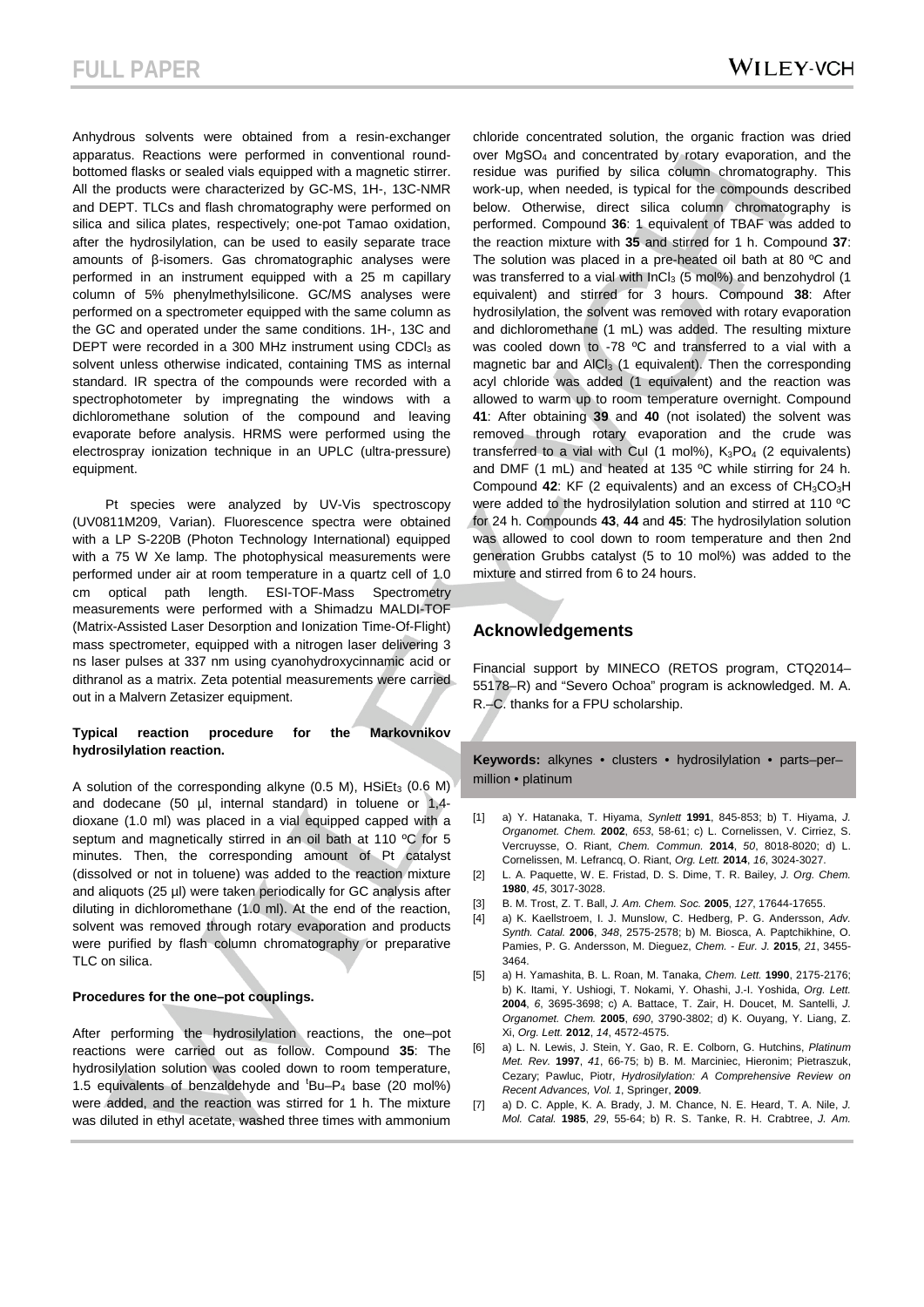*Chem. Soc.* **1990**, *112*, 7984-7989; c) R. S. Tanke, R. H. Crabtree, *J. Chem. Soc., Chem. Commun.* **1990**, 1056-1057; d) M. A. Esteruelas, M. Olivan, L. A. Oro, J. I. Tolosa, *J. Organomet. Chem.* **1995**, *487*, 143- 149; e) V. S. Sridevi, W. Y. Fan, W. K. Leong, *Organometallics* **2007**, *26*, 1157-1160.

- [8] a) M. F. Lappert, R. K. Maskell, *J. Organomet. Chem.* **1984**, *264*, 217- 228; b) M. A. Esteruelas, A. M. Lopez, L. A. Oro, J. I. Tolosa, *J. Mol. Catal. A: Chem.* **1995**, *96*, 21-23; c) Y. Na, S. Chang, *Org. Lett.* **2000**, *2*, 1887-1889.
- [9] a) H. M. Dickers, R. N. Haszeldine, L. S. Malkin, A. P. Mather, R. V. Parish, *J. Chem. Soc., Dalton Trans.* **1980**, 308-313; b) J. M. Chance, T. A. Nile, *J. Mol. Catal.* **1987**, *42*, 91-97; c) R. Takeuchi, S. Nitta, D. Watanabe, *J. Org. Chem.* **1995**, *60*, 3045-3051; d) A. Mori, E. Takahisa, H. Kajiro, K. Hirabayashi, Y. Nishihara, T. Hiyama, *Chem. Lett.* **1998**, 443-444; e) L. D. Field, A. J. Ward, *J. Organomet. Chem.* **2003**, *681*, 91- 97; f) M. V. Jimenez, J. J. Perez-Torrente, M. I. Bartolome, V. Gierz, F. J. Lahoz, L. A. Oro, *Organometallics* **2008**, *27*, 224-234.
- [10] L. Yong, K. Kirleis, H. Butenschön, *Adv. Synth. Catal.* **2006**, *348*, 833- 836.
- [11] a) B. M. Trost, Z. T. Ball, *J. Am. Chem. Soc.* **2001**, *123*, 12726-12727; b) Y. Kawanami, Y. Sonoda, T. Mori, K. Yamamoto, *Org. Lett.* **2002**, *4*, 2825-2827.
- [12] P. Wang, X. L. Yeo, T. P. Loh, *J. Am. Chem. Soc.* **2011**, *133*, 1254- 1256.
- [13] M. Iglesias, M. Aliaga-Lavrijsen, P. J. S. Miguel, F. J. Fernandez-Alvarez, J. J. Perez-Torrente, L. A. Oro, *Adv. Synth. Catal.* **2015**, *357*, 350-354.
- [14] a) J. Guo, Z. Lu, *Angew. Chem., Int. Ed.* **2016**, *55*, 10835-10838; b) Z. Zuo, J. Yang, Z. Huang, *Angew. Chem., Int. Ed.* **2016**, *55*, 10839-10843.
- [15] B. G. M. Rocha, E. A. Valishina, R. S. Chay, M. F. C. Guedes da Silva, T. M. Buslaeva, A. J. L. Pombeiro, V. Y. Kukushkin, K. V. Luzyanin, *J. Catal.* **2014**, *309*, 79-86.
- [16] a) L. D. Pachón, J. H. van Maarseveen, G. Rothenberg, *Adv. Synth. Catal.* **2005**, *347*, 811-815; b) D. Jiang, A. Urakawa, M. Yulikov, T. Mallat, G. Jeschke, A. Baiker, *Chem. Eur. J.* **2009**, *15*, 12255-12262; c) J. Oliver-Meseguer, J. R. Cabrero-Antonino, I. Dominguez, A. Leyva-Perez, A. Corma, *Science* **2012**, *338*, 1452-1455; d) S. I. Chan, Y. J. Lu, P. Nagababu, S. Maji, M. C. Hung, M. M. Lee, I. J. Hsu, P. D. Minh, J. C. Lai, K. Y. Ng, S. Ramalingam, S. S. Yu, M. K. Chan, *Angew. Chem., Int. Ed.* **2013**, *52*, 3731-3735; e) A. Leyva-Perez, J. Oliver-Meseguer, P. Rubio-Marques, A. Corma, *Angew. Chem., Int. Ed.* **2013**, *52*, 11554- 11559; f) S. Lin, Y. Pei, *J. Phys. Chem. C* **2014**, *118*, 20346-20356; g) W. Tu, Y. H. Chin, *Angew. Chem., Int. Ed.* **2014**, *53*, 12148-12152; h) J. Oliver-Messeguer, L. Liu, S. García-García, C. Canós-Giménez, I. Domínguez, R. Gavara, A. Doménech-Carbó, P. Concepción, A. Leyva-Pérez, A. Corma, *J. Am. Chem. Soc.* **2015**, *137*, 3894-3900.
- [17] I. Pastoriza-Santos, L. M. Liz-Marzan, *Adv. Funct. Mater.* **2009**, *19*, 679- 688.
- [18] a) L. N. Lewis, *J. Am. Chem. Soc.* **1990**, *112*, 5998-6004; b) L. N. Lewis, K. G. Sy, G. L. Bryant, Jr., P. E. Donahue, *Organometallics* **1991**, *10*, 3750-3759.
- [19] G. Longoni, P. Chini, *J. Am. Chem. Soc.* **1976**, *98*, 7225-7231.
- [20] a) N. J. Taylor, P. C. Chieh, A. J. Carty, *J. Chem. Soc., Chem. Commun.* **1975**, 448-449; b) R. Bender, P. Braunstein, A. Dedieu, P. D. Ellis, B. Huggins, P. D. Harvey, E. Sappa, A. Tiripicchio, *Inorg. Chem.*  **1996**, *35*, 1223-1234.
- [21] Z. Hou, M. Li, M. Han, J. Zeng, S. Liao, *Electrochim. Acta* **2014**, *134*, 187-192.
- [22] G. Chen, H. Yang, B. Wu, Y. Zheng, N. Zheng, *Dalton Trans.* **2013**, *42*, 12699-12705.
- [23] P. Rubio-Marques, M. A. Rivero-Crespo, A. Leyva-Perez, A. Corma, *J. Am. Chem. Soc.* **2015**, *137*, 11832-11837.
- [24] G.-H. Tang, Z.-W. Chen, T.-T. Lin, M. Tan, X.-Y. Gao, J.-M. Bao, Z.-B. Cheng, Z.-H. Sun, G. Huang, S. Yin, *J. Nat. Prod.* **2015**, *78*, 1894-1903.
- [25] A. K. Franz, S. O. Wilson, *J. Med. Chem.* **2013**, *56*, 388-405.
- [26] a) A. J. Chalk, J. F. Harrod, *J. Am. Chem. Soc.* **1965**, *87*, 16; b) S. Sakaki, N. Mizoe, M. Sugimoto, *Organometallics* **1998**, *17*, 2510-2523. [27] T. A. Blumenkopf, L. E. Overman, *Chem. Rev.* **1986**, *86*, 857-874.
- [28] K. Suzawa, M. Ueno, A. E. H. Wheatley, Y. Kondo, *Chem. Commun.*  **2006**, 4850-4852.
- [29] a) J. A. Calderone, W. L. Santos, *Angew. Chem., Int. Ed.* **2014**, *53*, 4154-4158; b) Z. Li, A. Garcia-Dominguez, C. Nevado, *J. Am. Chem. Soc.* **2015**, *137*, 11610-11613; c) Z. Li, A. Garcia-Dominguez, C. Nevado, *Angew. Chem., Int. Ed.* **2016**, *55*, 6938-6941.
- [30] K. Miura, G. Inoue, H. Sasagawa, H. Kinoshita, J. Ichikawa, A. Hosomi, *Org. Lett.* **2009**, *11*, 5066-5069.
- [31] K. Tamao, M. Kumada, K. Maeda, *Tetrahedron Lett.* **1984**, *25*, 321-324.
- [32] M. J. Koh, T. T. Nguyen, H. Zhang, R. R. Schrock, A. H. Hoveyda, *Nature* **2016**, *531*, 459-465.